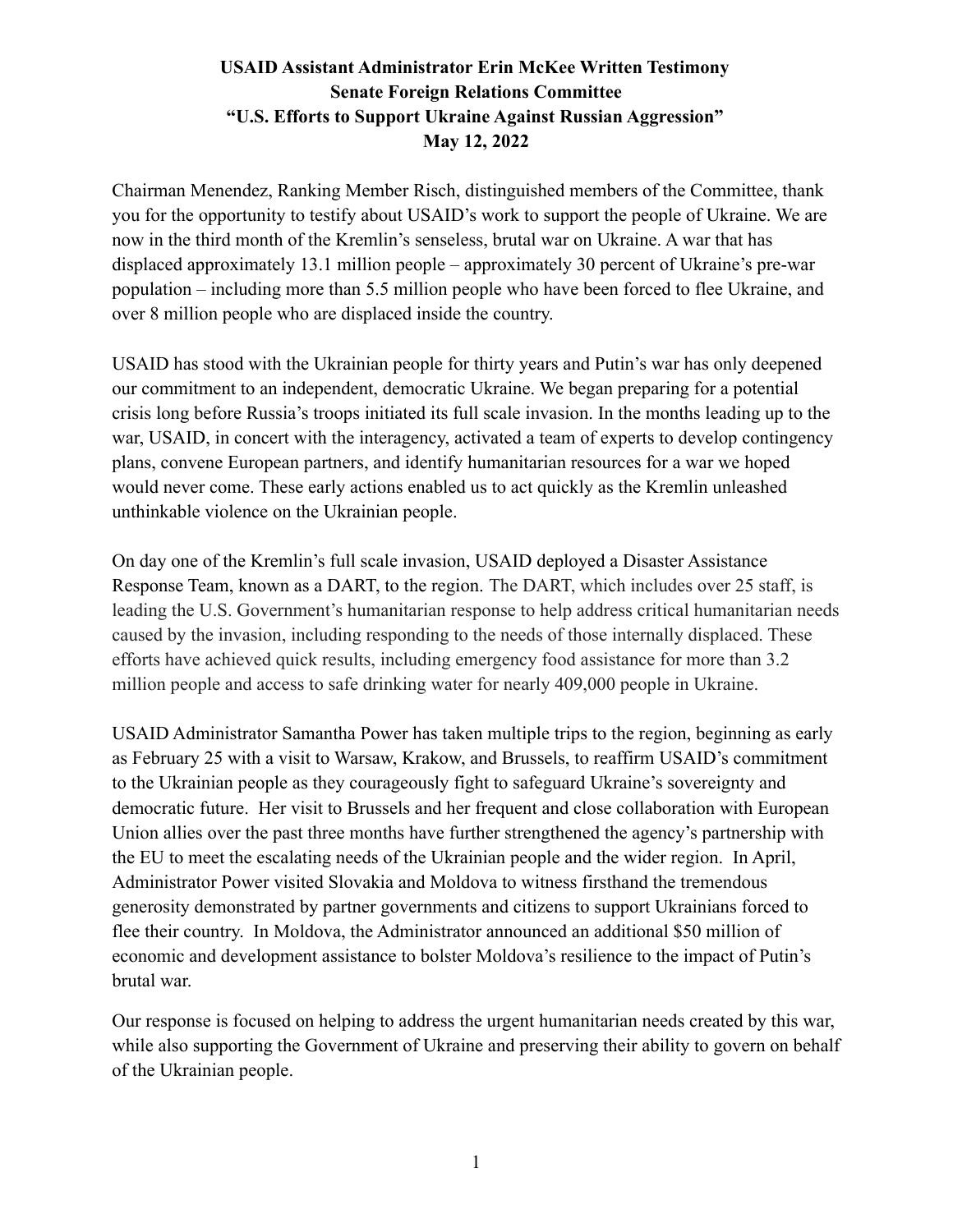USAID has acted quickly and decisively to utilize funding from the FY 2022 Ukraine Supplemental Appropriations Act to respond to emergency needs in Ukraine and the region. Our \$1 billion contribution to the World Bank Multi-Donor Trust Fund, \$500 million of which has already been transferred, will enable the Ukrainian government to continue operating and responding to the critical needs of their people – keeping gas and electricity flowing to hospitals, schools, and other critical infrastructure; delivering essential services like healthcare, utilities, education, delivering relief supplies to citizens; and continuing to pay the salaries of government employees. Working with Congress, USAID also plans to use approximately \$230 million in supplemental funding to expand existing programming and respond to current and anticipated needs in Ukraine. These efforts include supporting agricultural production, helping businesses operate safely, and partnering with local and regional governments as they respond to immediate needs in their communities, and continuing to enable the Ministry of Health to provide lifesaving care to Ukrainians across the country.

Since February 24th, the U.S. Government has provided \$688 million in humanitarian assistance to respond to the needs of people in Ukraine and those who have fled to neighboring countries, including nearly \$477 million from USAID. This life-saving assistance includes food, shelter, clean water, and medical supplies. In coordination with our partners, USAID is adjusting our response to meet evolving needs on the ground. Thanks to these efforts, and with the support of Congress, we have reached approximately 3.9 million people with food assistance, more than 956,000 individuals with health services, approximately 377,000 people with cash assistance; and more than 305,000 people with protection services thus far. The DART also facilitates coordination between humanitarian organizations and the Government of Ukraine to maximize the effectiveness of humanitarian aid.

Russia's brutal war is having a wide-reaching impact on Ukraine, the region, and the world. Through the President's second supplemental budget request, the Administration is seeking additional direct budget support for the Government of Ukraine and funding to address the global food crisis instigated by the Kremlin and for anticipated humanitarian needs. Russia's war is having a substantial impact on global food security and nutrition due to disruptions to food and fertilizer supplies and subsequent price increases in these commodities, along with fuel. Available estimates suggest that up to 40 million additional people could be pushed into poverty and food insecurity in 2022 by the war in Ukraine and its secondary effects. More broadly, the World Bank estimates that the combination of COVID, inflation, and Ukraine will result in 75-95 million more people in extreme poverty in 2022 than were expected pre-pandemic. If not mitigated, these price increases on food, commodities, and fertilizer will likely diminish crop production, reduce agricultural productivity and incomes, and further undermine families' abilities in the poorest countries to access nutritious food, which could lead to significant increases in global poverty, hunger and malnutrition in many countries around the world. The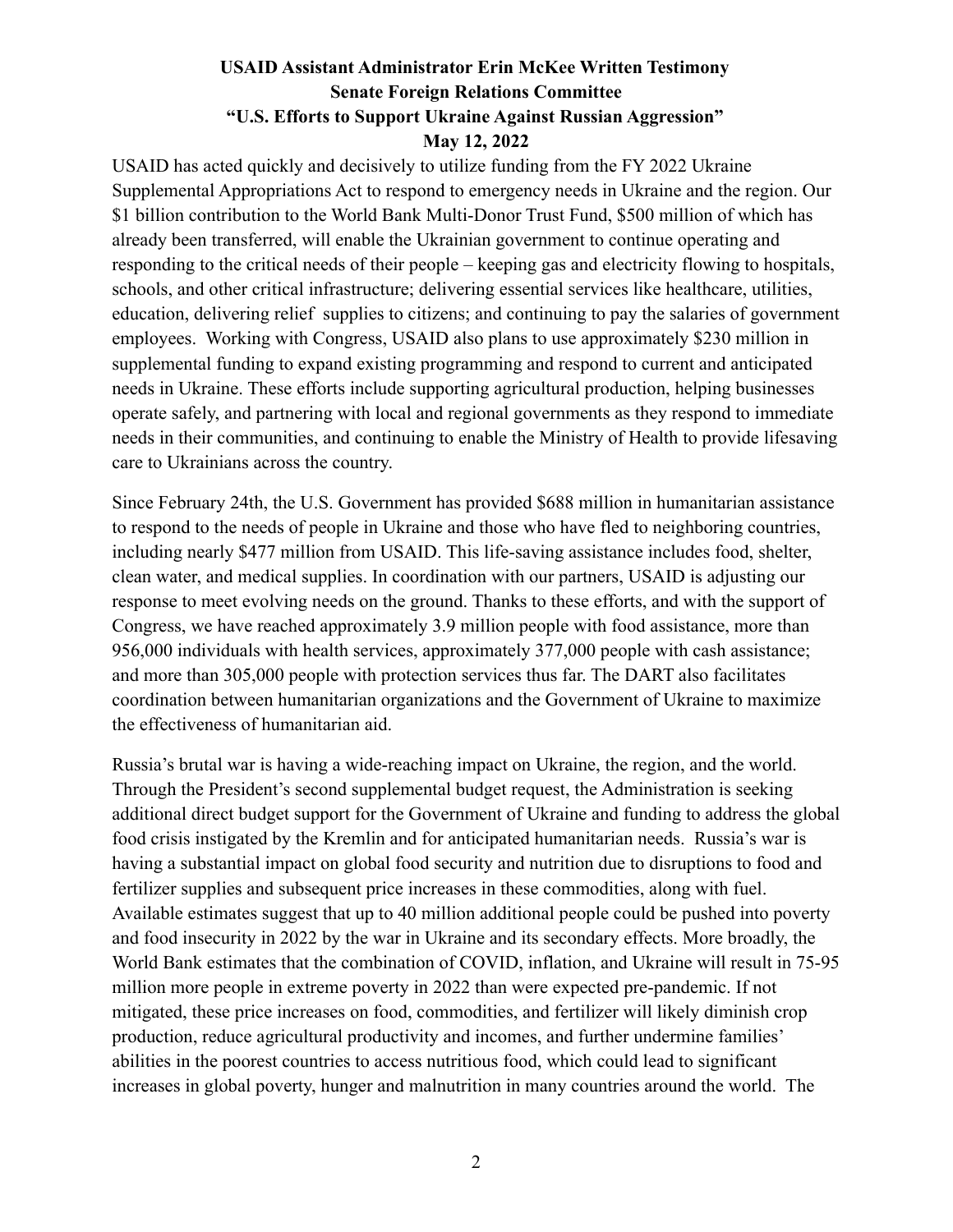emergency funding request will also provide additional support to vulnerable countries in the region at a critical time, support global food security, buffer the poorest households from inflationary impacts by scaling up social protection and safety nets, and support regional, national, and community responses to higher prices and supply disruptions.

Even as we step up our humanitarian efforts, we also remain steadfast in our commitment to Ukraine's independent, democratic, and more prosperous future. Ukraine's economy, infrastructure, and democratic institutions have all been targets of Putin's brutal military assault. The Ukrainian government requires budgetary assistance to ensure it can continue operating, respond to critical needs, and deliver essential services to its citizens. USAID assistance in these areas is crucial to preventing Russia's war of aggression from incapacitating Ukraine's state and society.

With over 40 active programs and 700 implementing partner staff still in country, USAID programs continue to operate and evolve to respond to the emergency needs created by Russia's full scale invasion. Our programs are helping Ukraine defend itself against other tools of Kremlin aggression such as cyberattacks and disinformation. USAID is also working to keep electricity and heat flowing to Ukrainian homes, sustain democratic reforms, and ensure essential medicines are available for people in need.

We plan to invest an additional \$5 million, of which \$4 million is from supplemental funding for Ukraine, into our human rights activity to further enable the government and civil society organizations to document human rights abuses, including atrocities. The additional funds will build on previous efforts USAID undertook with the Ukrainian government and two civil society coalitions to document human rights abuses in Crimea and Donbas since 2014 through 22 Legal Aid Centers and 70 lawyers on staff in Kyiv, eastern and southern Ukraine, ready to provide 24/7 legal assistance and information to conflict-affected civilians.

As we seek to address the short and medium term impacts of the war, we have already begun looking toward the future, planning support for Ukrainian-led efforts towards relief, recovery, and reconstruction. While we anticipate that the European Union, multilateral institutions, and international financial institutions will play a major role in reconstruction efforts, USAID will also provide critical support to rehabilitate and revitalize social institutions, such as schools, health clinics, and local administrative buildings that have been damaged during the war. Over the eight years before the war, USAID support has helped Ukraine improve both their democratic governance and market economy systems, two main criteria for EU membership. USAID is positioned to resume this important work. Our programs will facilitate combating corruption, strengthening health systems and services, diversifying the energy sector, and accelerating corporate governance reforms, clearing a path for the Ukrainian people to realize their vision of